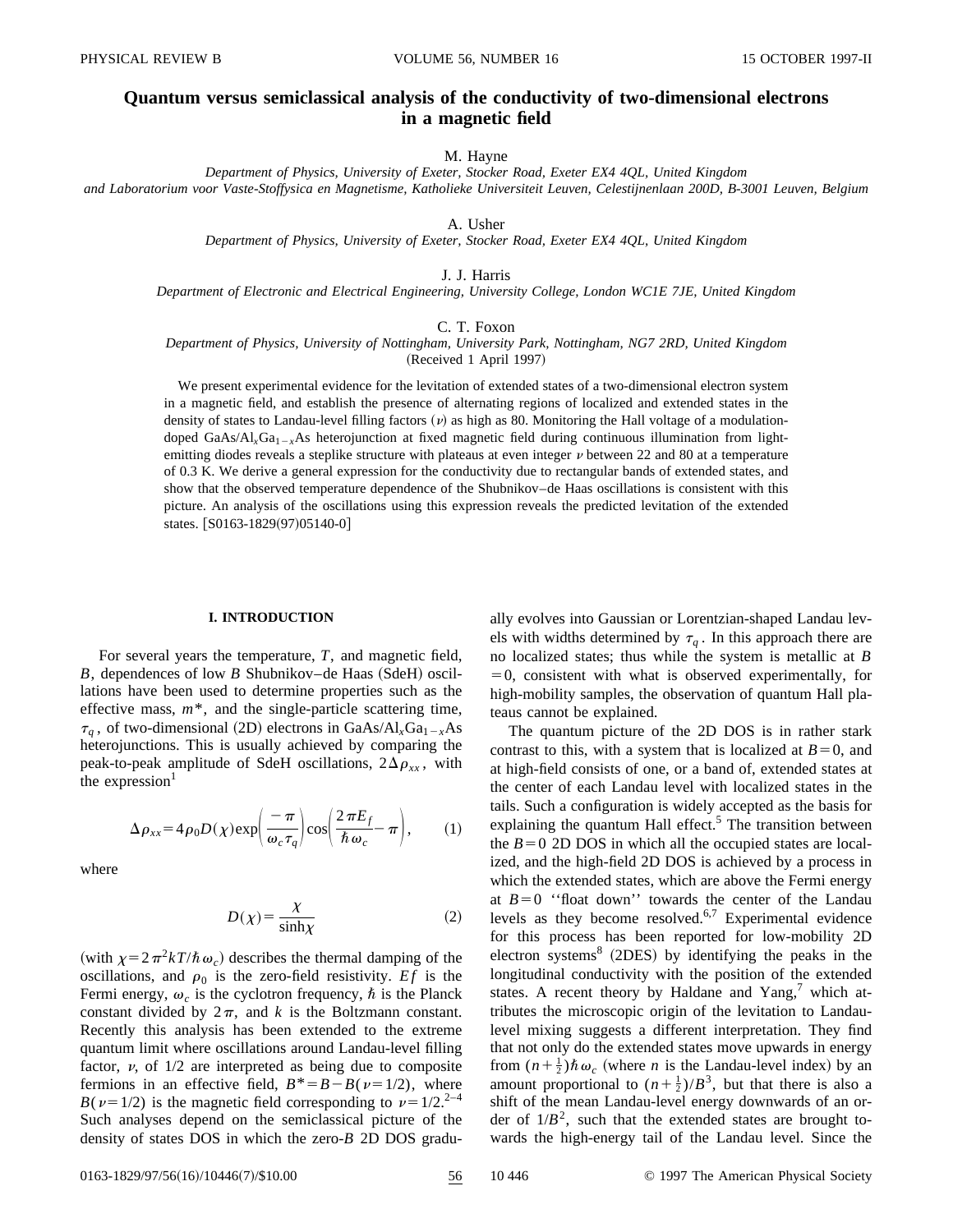

FIG. 1. Inverse Hall resistance in units of  $e^2/h$  versus illumination time with an IRLED at  $0.3$  K, and magnetic fields of  $(a)$   $0.15$  T,  $(b)$   $0.2$  $T, (c)$  0.3 T, and  $(d)$  0.4 T.

latter of these dominates at large *B* and small *n*, they suggest that it, and not the levitation, may be the origin of the results reported in Ref. 8.

In general, the semiclassical picture has been used, with apparent success, in the interpretation of SdeH oscillations at low *B*, whereas the quantum picture is necessary to describe the onset of the quantum Hall effect. However, there seems to be no clear criterion determining the regimes in which the use of each of these descriptions is justified. This contradiction is highlighted by the use of a semiclassical description of the 2D DOS of composite fermions, in a regime in which the electrons are highly nonclassical.

# **II. EXPERIMENTAL RESULTS**

For a range of *static* magnetic fields between 0.15 and 0.4 T, we have measured the variation in the Hall voltage of a 400-Å spacer GaAs/Al<sub>x</sub>Ga<sub>1-x</sub>As heterojunction [mobility  $(1.5-2.3)\times10^6$  cm<sup>2</sup>/V s] while changing the 2D density with illumination from a red  $(R)$  or an infrared  $(\text{IR})$  lightemitting diode (LED). The LED's were placed such that the Hall-bar sample was uniformly illuminated.

We find that, even at the modestly low temperature of 0.3 K, we observe a steplike increase in the 2D density, resolving plateaus with  $\nu$  as high as 80. Figures 1(a)–1(d) show the inverse Hall resistance in units of  $e^2/h$  as a function of illumination time with an IRLED. As with all the data presented here, the sample was continuously illuminated by passing a current of 1  $\mu$ A through the LED. It can be seen from this figure that the Hall resistance has a steplike dependence on the illumination time, with plateaus that correspond to even integer  $\nu$ . (At such low *B* there are no odd integer plateaus since the spin splitting of the Landau levels is not resolved.)

At long illumination times the plateaus develop small oscillatory features, which we attribute to mixing between the longitudinal and transverse components of the resistivity in the sample,  $\rho_{xx}$  and  $\rho_{xy}$ , respectively. As might be expected for mixing, these oscillations become more clearly resolved at higher *v* where  $\rho_{xx}$  becomes comparable in size to  $\rho_{xy}$ . Coupled with this is the increase in the sample mobility which accompanies the illumination process, as a result of

neutralization of Si donors in the  $Al_xGa_{1-x}As$ .<sup>9</sup> This increases the size of the SdeH oscillations without affecting the size of the Hall voltage for a given 2D density and magnetic field. A third contributory factor to the size of the oscillatory features is sample inhomogeneity, which is evident from conventional SdeH oscillations in the dark, but is removed by illumination. This also increases the relative size of  $\rho_{xx}$ . It should be noted, however, that despite the fact that these oscillations are clearly resolved, they represent less than 1% of the measured Hall voltage in the worst case.

The same plateau structure is also observed when the sample is illuminated with a RLED, as can be seen in Fig. 2, where we present data at 0.3 T for temperatures of 0.3, 0.68, and 1.3 K. For RLED illumination we initially observe a small increase in the 2D density, followed by a large persistent drop, before it finally increases significantly. As might be expected, we can see plateaus twice for the same  $\nu$ , once while the density is dropping, and once while it increases again. At 0.3 K there are well-defined plateaus at shorter illumination times, and stronger mixing at longer illumination times. At 0.68 K the plateaus at short illumination times have almost disappeared, whereas at long illumination times



FIG. 2. Inverse Hall resistance in units of  $e^2/h$  versus illumination time with a RLED at  $0.3$  T, and temperatures of  $(a)$   $0.3$  K,  $(b)$  $0.68$  K,  $(c)$  1.3 K.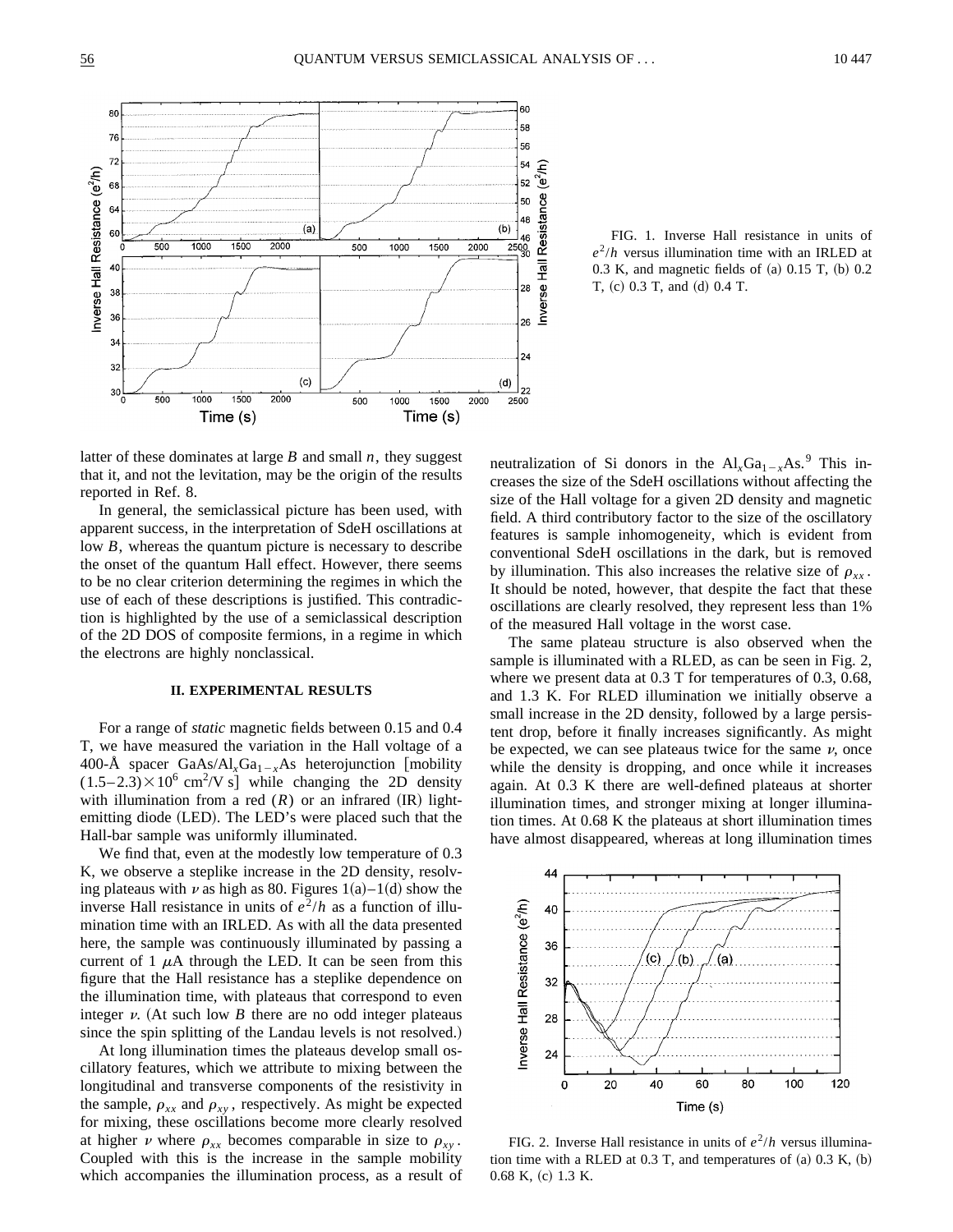the mixing in the higher  $\nu$  plateaus observed at 0.3 K has gone, a result of the thermal damping of the SdeH oscillations. At 1.3 K the structure has all but disappeared.

In discussing the above results it is necessary to consider the means by which electrons released from the  $DX$  centers<sup>10</sup> in the  $Al_xGa_{1-x}As$  by the phenomenon of persistent photoconductivity get to the 2DES. For samples with a sufficiently narrow undoped spacer layer between the doped part of the barrier and the channel, the electrons tunnel through the triangular barrier in the spacer layer. In such samples, the rate of increase of 2D density with illumination is seen to drop exponentially, simply as a result of the decreasing probability of finding a  $DX$  center to ionize.<sup>9</sup> However, for samples where the spacer layer is wide, such as the one studied here, the tunneling process is very slow, and electrons are transferred from the  $AI_xGa_{1-x}As$  to the 2DES via the contacts. Despite this, it is important to realize that the rate at which electrons are released from *DX* centers must still decrease exponentially with time. In the case of the data of Fig. 1, it can be seen that the rate of increase of the 2DES density is initially very slow, and gets faster with more illumination. From this contradictory behavior, we can see that there is some ''bottleneck'' which limits the rate at which the electrons transfer from the  $Al_xGa_{1-x}As$  to the 2DES.

One possible explanation of the plateaus is that this bottleneck is  $\nu$  dependent, such that the rate of increase of the 2DES density fluctuates. In support of this we find that the structure in the Hall resistance of conventional experiments in which the field is swept at constant density is not as well resolved as that of Figs. 1 and 2, even when the rate of change of Hall voltage is slower in the conventional experiment. The exact mechanism by which the Hall plateaus might be enhanced by this type of experiment is not understood at present, but some residual reduction in the ability of localized states to transfer charge seems possible. Another explanation is that the plateaus are a direct observation of the quantum Hall effect, and occur when  $E_f$  passes through localized states in the tail of each Landau level. In fact, unless there is no change in density in the plateaus, the first explanation also requires the presence of the quantum Hall effect. Unfortunately, we are not able to verify whether the change in density is smooth or steplike by measuring the Hall coefficient at lower *B*. This is for two reasons. First, due to the presence of the bottleneck there is a reservoir of charge in the  $Al_xGa_{1-x}As$  which will continue to transfer to the 2DES. Second, in the event that the bottleneck is  $\nu$  dependent sweeping the magnetic field would change the experimental conditions. Besides, whichever of these effects is dominant is not crucial for our investigation, since they both invoke the quantum picture, and are not consistent with the semiclassical one. It would be quite implausible to suggest that that the plateaus can simply be explained by an oscillating DOS. In this case plateaus in the Hall resistance *would* mean that there is no change in 2D density, and therefore that there is a gap in the DOS. At such low field this is very hard to justify, especially bearing in mind that the amplitude of the oscillations in  $\rho_{xx}$  are still small. For example, after illumination and at  $0.3 K$  (when the oscillations are at their largest) the ratio  $\Delta \rho_{xx}/\rho_0$  is 0.3, 0.11, and 0.049 at 0.3, 0.2, and 0.15 T, respectively.

We therefore conclude that, even at these high  $\nu$ , the



FIG. 3. "Dingle plot" for data from our earlier report (Ref. 11). The closed circles show the data with the invalid approximation that  $x$  < 1, and the open squares have the standard temperature correction included. It can be seen that the standard analysis produces a poor Dingle plot, whereas the data uncorrected for temperature produces a linear dependence with the correct intercept.

quantum picture of the 2D DOS, in which there are extended states near the center of the Landau levels, with localized states in the tails should be used. Such a situation is inconsistent with the semiclassical description of the SdeH oscillations given by Eq.  $(1)$ . Indeed, it has already been noted that the  $T$  dependence of Eq.  $(1)$  does not seem to work in the case of samples such as the one studied here,  $11,12$  though the reason for this has not been clear. To demonstrate this we show in Fig. 3 some of the data from another 400-Å spacer GaAs/Al<sub>*x*</sub>Ga<sub>1-*x*</sub>As heterojunction studied previously,<sup>11</sup> where we have plotted  $\Delta \rho_{xx}$  sinh( $\chi$ )/ $\chi$  versus 1/*B* on a semilog plot for  $T=1$  K (a traditional "Dingle plot"). The effect of plotting this data ''correctly,'' i.e., by dividing the oscillation amplitude by the thermal damping term  $D(\chi)$ , is shown by the open squares in the figure. This increases the relative size of the oscillations at low *B*, such that the curve is not linear, and if the lower-field portion is taken, has an incorrect intercept. The effect of incorporating the thermal damping term is thus to reduce the slope of the low-field portion, resulting not only in curved Dingle plots, but also in what we earlier acknowledged to be the highly improbable result that  $\tau_q$  increases with temperature.<sup>11</sup> For comparison, we show the effect of neglecting the thermal damping term  $D(\chi)$  in Eq. (1) by assuming that it is 1, an assumption that is only supposed to be valid when  $\chi \ll 1$  (solid dots). For GaAs it happens that  $\chi \approx T/B$ , so this assumption should be a very poor one, and the oscillation amplitude should be increasingly damped at lower *B*. However, this is not the case. In fact, the plot is linear over a wide range of 1/*B*, and even has a correct intercept. This implies that the thermal damping of the oscillations either has an exponential field dependence, or none at all. A similar failure of the temperature dependence of Eq.  $(1)$  has been observed in other samples, $12$  and so casts serious doubts on the use of the semiclassical model.

# **III. ANALYSIS**

In the previous section we reported the observation of plateaus in the Hall resistance at very high filling factors, and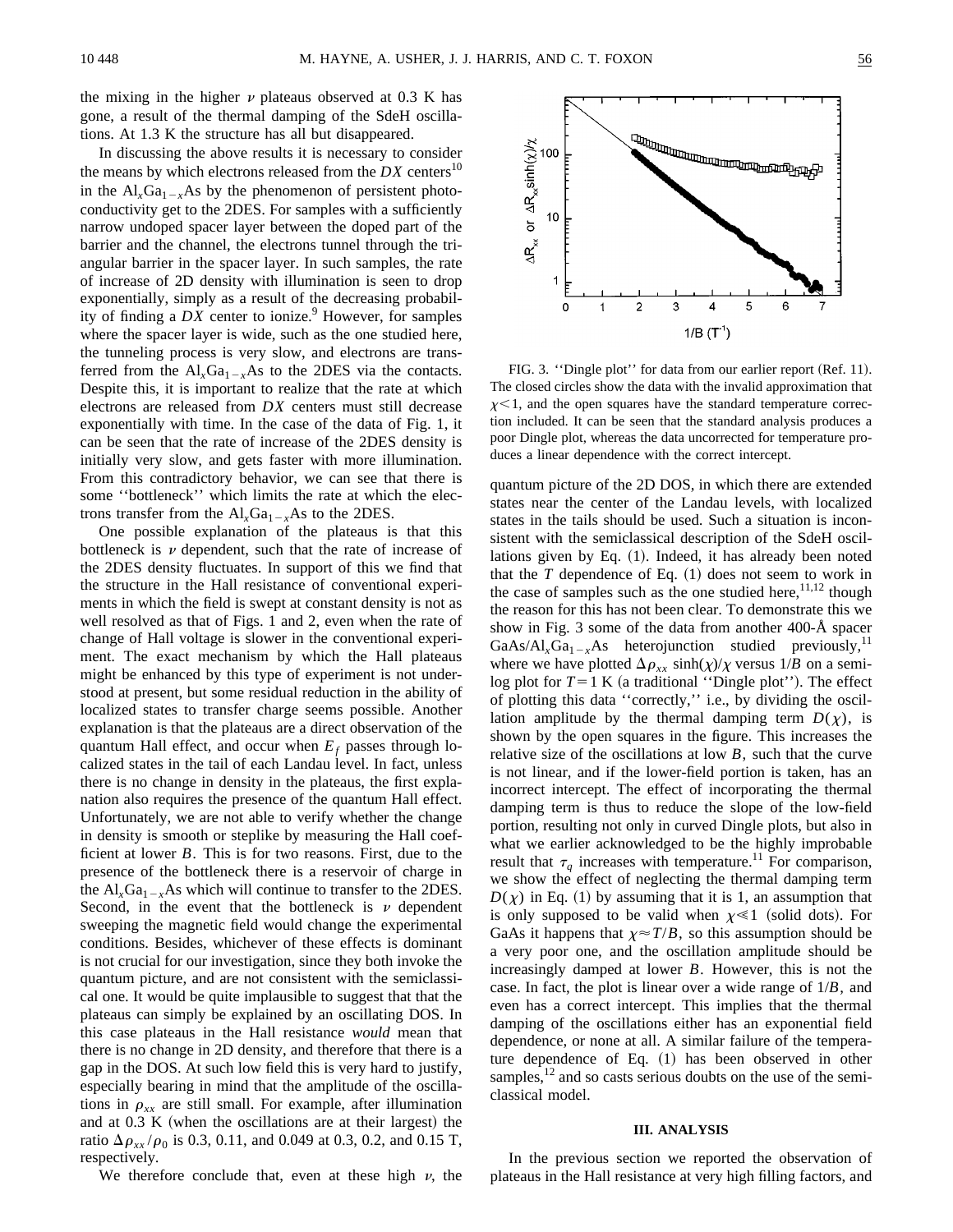showed that this is indicative of alternating regions of extended and localized states in the 2D DOS, and inconsistent with the semiclassical picture used in the derivation of Eq.  $(1)$ . We now propose a revised description of the SdeH oscillations, and demonstrate that it is generally consistent with experimental observations. We start by considering each Landau level to consist of a rectangular region of extended states at the center and localized states in the tails. The use of a band rather than a single discreet extended state can be justified on several accounts. First, although it is known that the width of the conductivity peaks diminishes with decreasing temperature, this effect saturates due to finite sample size. $^{13}$  It has also been suggested that for high-mobility 2DES the presence of Coulomb interactions will result in a finite width of extended states at  $0 \text{ K}$ .<sup>14</sup> Finally, for the case of SdeH oscillations in which the spin splitting is unresolved, a similar delocalization process is expected as a result of the spin-orbit interaction.<sup>15</sup> Using the expression for the temperature dependence given by Smrc̆ka and Str̃eda,<sup>16</sup> the contribution to the longitudinal conductivity from the extendedstate region of the *n*th Landau level with width  $2\Delta E$  and centered at an energy  $E_n = (n+1/2)\hbar \omega_c$  is given by

$$
\sigma_{xx}^{n} = -\int_{E_{n}-\Delta E}^{E_{n}+\Delta E} \sigma_{0} \frac{\partial f(E)}{\partial E} dE \qquad (3)
$$

$$
= \frac{\sigma_0 \sinh\left(\frac{\Delta E}{kT}\right)}{\cosh\left(\frac{E_n - E_f}{kT}\right) + \cosh\left(\frac{\Delta E}{kT}\right)},
$$
(4)

where  $\sigma_0$  is the Landau-level peak conductivity, which is assumed to be constant for a given *B*, and  $f(E)$  is the Fermi-Dirac distribution function. The total conductivity due to the extended states is then given by the sum over all Landau levels. There will also be a contribution to the conductivity from the localized states in the tails, which will be discussed below. At present it is useful to make some observations about Eq.  $(4)$ . First, it is obtained by fundamental considerations of conductivity. Second, it can be applied independently to both maxima and minima. Strictly speaking, it is not valid in between because we have assumed  $E_f$  to be  $T$ independent, which is true at a maximum or minimum, where the DOS is symmetric about  $E_f$ . However, if the modulation of the total DOS is very weak, as is the case at low *B*, this would be a good approximation. Indeed, the same approximation is used in the semiclassical approach.<sup>12</sup> Third, it is valid in high fields where the SdeH oscillations bottom out and Eq.  $(1)$  predicts oscillations which dip below zero ( $\Delta \rho_{xx} > \rho_0$ ). We can apply Eq. (4) to this case by taking the limit of high field and low temperature  $(E_n - E_f \gg kT)$ ,  $\Delta E \gg kT$  in which we need only consider the contribution to the conductivity from the Landau levels nearest to  $E_f$ . In a minimum the conductivity due to the two adjacent levels  $(n=m$  and  $n=m-1$ ), assumed to be equally far from  $E_f$ , is

$$
\sigma_{xx}^{\min} = \frac{2\sigma_0}{\exp\left(\frac{E_n - E_f - \Delta E}{kT}\right) + 1},\tag{5}
$$

which, in the same limit, approximates to the familiar activation formula over a gap of  $E_m - E_f - \Delta E$ , provided that  $\Delta E \ll E_m - E_f$ . It is worth noting that the usual assumption that activated conductivity is simply proportional to the occupancy of the excited level (see, for example, Ref. 17) fails to explain the fact that the conductivity saturates above temperatures with  $kT \sim (E_m - E_f - \Delta E)/10$ ,<sup>17</sup> much lower than would be expected from the simple activation formula. In contrast, our treatment does predict this effect: when  $E_m - E_f \gg kT$ , but  $\Delta E \ll kT$ , Eq. (5) is no longer a valid approximation, and the conductivity due to the extended states of the two nearest Landau levels becomes

$$
\sigma_{xx}^{\min} = \frac{4\sigma_0 \left(\frac{\Delta E}{kT}\right)}{\exp\left(\frac{E_m - E_f}{kT}\right) + 2},\tag{6}
$$

which is of a similar form to Eq.  $(5)$ , except for the term  $(\Delta E/kT)$  in the numerator, which acts to reduce the intercept of the conventional activation plot, producing the leveling off of  $\sigma_{xx}$  observed in experiments.

We now turn to the SdeH maxima. For high *B* and low *T* we need only consider the contribution from the extended states of the Landau level in which the Fermi level lies. Since  $E_m = E_f$ , Eq. (4) reduces to

$$
\sigma_{xx}^{\max} = \frac{\sigma_0 \sinh\left(\frac{\Delta E}{kT}\right)}{1 + \cosh\left(\frac{\Delta E}{kT}\right)}.
$$
\n(7)

It can be seen from this expression that the *T* dependence of the maxima is weak compared to that of the minima, and so cooling the sample makes the minima drop towards zero, increasing the size of the oscillations, while the peak resistances are relatively constant, as we observe experimentally. A natural consequence of this is the accompanying reduction in the width of the oscillation peaks as *T* decreases.

In the final section we make some comparisons with our experimental data.<sup>11</sup> However, before doing this it is necessary to briefly discuss the contribution of the localized states to the conductivity. We have shown that the 2D DOS consists of Landau levels with a band of extended states near the center and localized states in the tails, even at high filling factors. In such a situation we might expect there to be large overlap of the localized states, giving rise to a significant contribution to the conductivity in the minima from variable range hopping (VRH). Indeed, Polyakov and Shklovskii<sup>18</sup> have argued that in such circumstances it should be the only mechanism for conduction. The VRH conductivity is given by Efros and Schklovskii to be<sup>19</sup>

$$
\sigma_{xx}^h = \sigma_0^h \exp\biggl(-\sqrt{\frac{T_0}{T}}\biggr),\tag{8}
$$

where  $T_0$ , the characteristic hopping temperature, is a measure of the density of (localized) states between adjacent Landau-level peaks. As the Landau-level overlap increases,  $T_0$  decreases according to<sup>18</sup>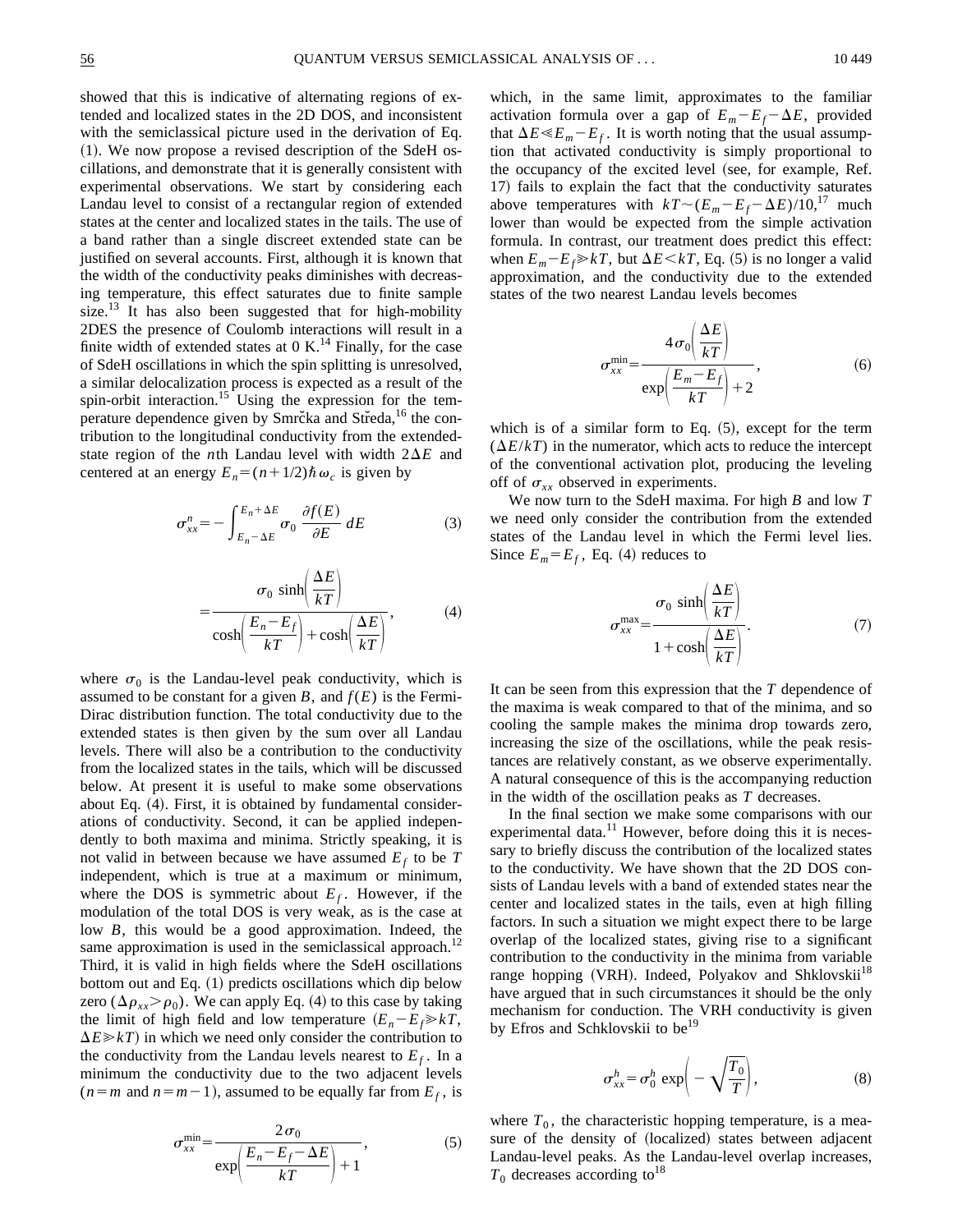

FIG. 4. *T* dependence of the SdeH data from Ref. 11. Note that in fields where oscillations are resolved  $\rho_{rr} \propto \sigma_{rr}$ . (a) Maxima at  $\nu=23$  ( $B=0.532$  T, points). The fit to Eq. (7) (line) gives  $\Delta E$ = 1.86 K and a prefactor of 336  $\Omega$ . (b) Minima at  $\nu=24$  $(B=0.51$  T). The fit to Eq. (4) gives  $\Delta E = 1.58$  K, a prefactor of 395  $\Omega$  and a constant contribution due to VRH of 8.6  $\Omega$ .

$$
kT_0 \sim \frac{e^2}{\varepsilon \xi} \left(\frac{E_g}{\Gamma}\right)^{2\gamma},\tag{9}
$$

thereby increasing the VRH conductivity. Here  $\varepsilon$  is the dielectric constant,  $\xi$  is the localization length,  $E_g$  is the energy gap,  $\Gamma$  is the Landau-level broadening, and  $\gamma \approx 2.3$ .<sup>13,18</sup> If we take  $E_g \propto B$  and  $\Gamma \propto \sqrt{B}$ , <sup>20</sup> we find that  $T_0 \sim B^{2.3}$ , and so drops off very rapidly at low fields, making hopping conduction increasingly important. A field independent  $\Gamma$  would enhance this trend even further. $21$ 

## **IV. DISCUSSION**

In this section we draw together the experimental and theoretical results presented in the preceding sections and discuss the implications for the interpretation of SdeH oscillations of 2DES's. We start by demonstrating that the temperature dependence of the low-*B* SdeH oscillations is consistent with the model introduced in Sec. III.

In Fig.  $4(a)$  we show a fit of Eq.  $(7)$  to the measured *T* dependence of the maximum at  $\nu=23$  for the same sample as the data of Fig. 3. Figure  $4(b)$  is the *T* dependence of the adjacent minimum at  $\nu=24$ , with a fit to Eq. (4) with  $E_n$  $-E_f$  constrained to be  $\frac{1}{2} \hbar \omega_c$  to represent the contribution from adjacent extended states, and a constant term to account



FIG. 5. *T* dependence of the minima at  $\nu$ =56 (0.219 T). The dashed line is an attempt to fit the data with  $E_n - E_f = \frac{1}{2} \hbar \omega_c$ , and gives  $\Delta E$ =0.05 K. The solid line, which is a fit with  $E_n - E_f$  as a free parameter, is seen to give a much better result, with  $\Delta E$  $=1.70$  K and  $E<sub>n</sub>-E<sub>f</sub>=3.79$  K. The contributions from VRH for the two fits are found to be 20 and 23 $\Omega$ , respectively.

for the contribution of VRH. The latter approximation is justified on the grounds of the narrow temperature range of the data, and the fact that extended states dominate the conductance at high *T*. In fact, attempts to fit the minimum using Eq. (8) to describe the VRH simply give  $T_0 \approx 0$ . In both Figs.  $4(a)$  and  $4(b)$  the fits can be seen to reproduce the form of the data, strongly supporting our analysis.

We note that the two independent fits give values of  $\Delta E$ of 1.86 K for  $\nu$ =23 and 1.58 K for  $\nu$ =24, a difference of about 18%. We believe that most of this discrepancy is due to the levitation of extended states,<sup>6,7</sup> which increases  $E_n$  $-E_f$ . As a result, if we force  $E_n - E_f$  to take too small a value  $(\frac{1}{2} \hbar \omega_c)$ , then the fitting procedure will return a diminished value of  $\Delta E$ . For the data of Fig. 4(b) the resulting fit remains quite good, but at lower *B* constraining  $E_n - E_f$  to  $\frac{1}{2} \hbar \omega_c$  produces implausibly low values of  $\Delta E$ , and an unsatisfactory fit. This is shown in Fig. 5 for data at  $\nu$ =56 with a dashed line giving the fit to Eq. (4) with  $E_n - E_f$  constrained to be  $\frac{1}{2}\hbar\omega_c$ ; it shows very poor agreement with the experimental data. In a comparable, but much more severe way as in Fig.  $4(b)$ , the fit has attempted to account for the unexpectedly large energy gap by reducing  $\Delta E$  to the ridiculously low value of 0.05 K. Moreover, this has the side effect of producing the saturation of the conductivity in the fit [see Eq.  $(6)$ , which is not seen in the data since the real broadening is much larger. A much better result is given by allowing  $E_n$  $-E_f$  to vary (solid line). This gives  $\Delta E$ =1.7 K, which agrees very well with the high-field values of Fig. 4, and  $E_n - E_f = 3.79$  K, which at  $0.85\hbar \omega_c$  is much higher than the nominal value of  $\frac{1}{2} \hbar \omega_c$ . We have seen the same trend over a wide range of  $\nu$ , as summarized in Fig. 6, which presents  $E_n - E_f$  in units of the cyclotron energy as a function of *B*. There are several aspects of this data which should be borne in mind. First, the energy difference obtained from these fits is to the nearest band of extended states, which could be above or below  $E_f$ . It is not possible to determine the separation between bands of extended states. Second, according to Eq. (5), it is not possible to distinguish between  $E_n - E_f$ and  $\Delta E$  at low *T*, leading to the possibility that both  $\Delta E$  and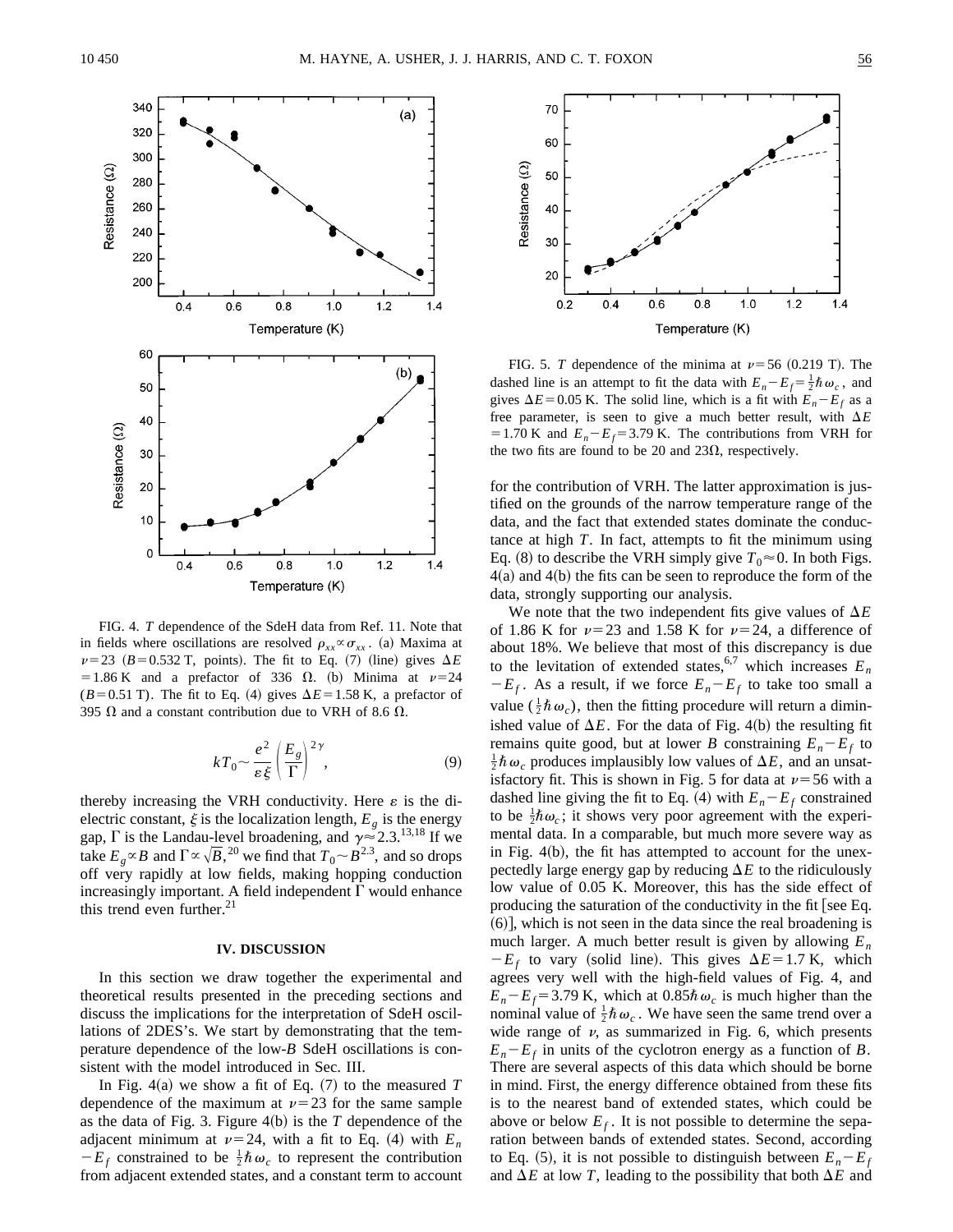

FIG. 6. Fitted values of  $E_n - E_f$  for SdeH minima revealing the levitation of the extended states (solid points).

 $E_n - E_f$  can be overestimated by the same amount. However, despite these drawbacks, the trend of the data is clear.  $E_n$  $-E_f$  tends towards  $\frac{1}{2} \hbar \omega_c$  at high *B*, and diverges as *B* goes to zero. We also note that because we have been able to identify the movement of the extended states, we can be confident that our results are not due to the downward shift of the mean Landau-level energy predicted by Haldane and Yang.<sup>7</sup> Indeed, since our results are obtained in the limit of large *n* and low *B*, their theory would imply that the levitation effect is dominant anyway. Clearly, if the extended states are levitated, they do not necessarily correspond with the maxima in the DOS, and the peak in the resistance may no longer correspond to the center of a region of extended states. This may also be discerned in our data using our analysis, however, the very weak nature of the *T* dependence of the maxima at low *B* makes this method of detecting the movement less reliable than for the minima.

We are now in a good position to understand the interplay between the quantum and the semiclassical descriptions of the SdeH oscillations of 2DES's. At high *B*, that is to say, when the extended states are at, or very close to, the peaks in well separated Landau levels then only the quantum picture we have discussed can be used to describe the oscillations. At lower *B*, the Landau levels begin to overlap, increasing the contribution played by the localized states to the point where the DOS begins to look like one of the equivalent states used in the semiclassical description, and the data forms a Dingle plot (Fig. 3). However, even in this regime, examining the *T* dependence of the data tends to bring out the contribution of the extended states, simply because it is much stronger than for the localized states. The fact that the semiclassical approach fails most spectacularly in samples with high mobility and low density, i.e., those in which the fractional quantum Hall effect is most easily observed,  $12$  is now readily understood. For low mobility samples in which  $\Delta E$  is very narrow, and which there is a large overlap of localized states, one would indeed expect the semiclassical picture to remain valid to much higher *B*.

Finally, we should like to comment on the use of Eq.  $(1)$ to determine the effective masses of composite fermions by analysis of the SdeH oscillations around  $\nu=1/2$ . Several difficulties with this approach have already been pointed out.<sup>4</sup> Given the discussion presented above, and bearing in mind that such measurements are conducted in low-density, highmobility samples for which the same approach fails most spectacularly for the electrons, $^{12}$  the implications of these types of experiments must be carefully considered. Indeed, the mere fact that both activation and semiclassical  $[Eq. (1)]$ approaches have been used to interpret data from the same samples<sup>2,4</sup> raises some interesting questions about the issue.

# **V. CONCLUSIONS**

We have observed steplike changes in the Hall resistance of the 2DES in a GaAs/Al<sub>x</sub>Ga<sub>1-x</sub>As heterojunction when continuously illuminated with RLED and IRLED in a static magnetic field, with plateaus at even integer filling factors from 22 to 80. We attribute this behavior to the quantum Hall effect, and conclude that even at the high filling factors normally considered appropriate for a semiclassical analysis of the amplitude of SdeH oscillations, the DOS in a magnetic field consists of Landau levels with a band of extended states near the center, and localized states in the tails. This explains the failure of the semiclassical approach to describe the *T* dependence of SdeH oscillations in similar samples. From general considerations of the contribution to the conductivity from both extended and localized states we have developed an alternative description of the *T* dependence of the maxima and minima of SdeH oscillations appropriate in both high and low *B*. We have shown our approach to be in good qualitative agreement with experimental observations, and used it to reveal the predicted levitation of extended states.

#### **ACKNOWLEDGMENTS**

This work was supported by the Engineering and Physical Sciences Research Council, U.K. M.H. is currently supported by the F.W.O. (Belgium).

- <sup>1</sup>T. Ando, J. Phys. Soc. Jpn. 37, 1233  $(1974)$ ; A. Isihara and L. Smrc̆ka, J. Phys. C 19, 6777 (1986); P. T. Coleridge, R. Stoner, and R. Fletcher, Phys. Rev. B 39, 1120 (1989).
- ${}^{2}$ R. R. Du, H. L. Stormer, D. C. Tsui, L. N. Pfeiffer, and K. W. West, Phys. Rev. Lett. **70**, 2944 (1993); Solid State Commun. **90**, 71 (1994).
- <sup>3</sup>D. R. Leadley, R. J. Nicholas, C. T. Foxon, and J. J. Harris, Phys. Rev. Lett. **72**, 1906 (1994); D. R. Leadley, M. van der Burgt, R. J. Nicholas, C. T. Foxon, and J. J. Harris, Phys. Rev. B **53**, 2057
- (1996); R. R. Du, H. L. Stormer, D. C. Tsui, L. N. Pfeiffer, and K. W. West, Phys. Rev. Lett. **73**, 3274 (1994); H. C. Manoharan, M. Shayegan, and S. J. Klepper, *ibid.* **73**, 3270 (1994); P. J. Gee, F. M. Peeters, J. Singleton, S. Uji, H. Aoki, C. T. Foxon, and J. J. Harris, Phys. Rev. B 54, R14 313 (1996).
- 4P. T. Coleridge, Z. W. Wasilewski, P. Zawadski, A. S. Sachrajda, and H. A. Carmona, Phys. Rev. B 52, R11 603 (1995).
- 5For review, see, R. E. Prange and S. M. Girvin, *The Quantum Hall Effect*, 2nd ed. (Springer-Verlag, New York, 1990).